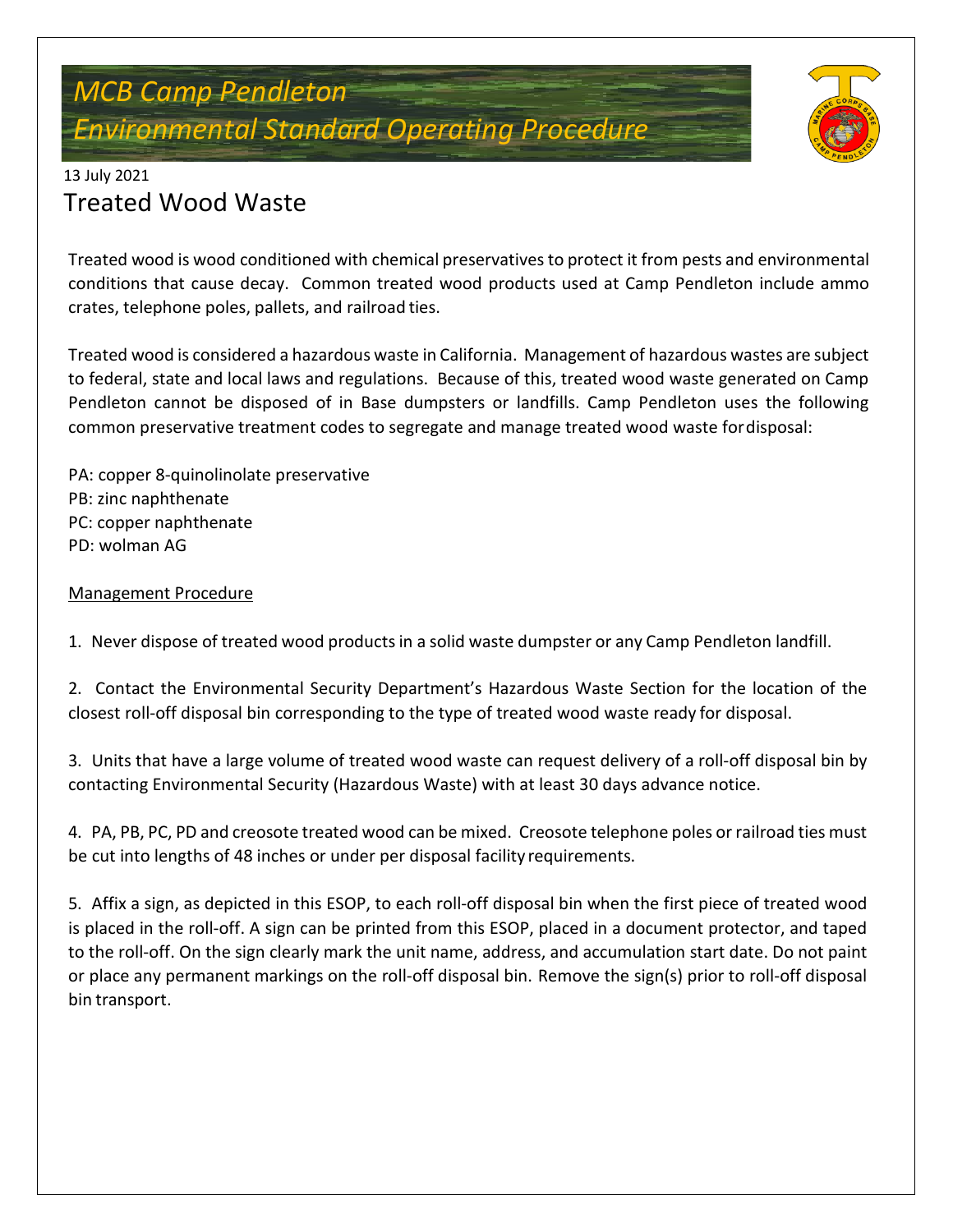## Treated Wood Waste 13 July 2021

6. Close and secure roll-off bins to prevent trash, water, or incompatible waste from entering. Never fill a roll-off bin higher than the hooks on the walls and corner braces in the door frame (center photo). Stack all treated wood waste neatly to ensure bin is filled to greatest extent. See below pictures for examples.



7. Contact Environmental Security (Hazardous Waste) at 760-725-4375/9742/1963/0213 or [PNDL\\_ENV-Hazardous-Waste@usmc.mil f](mailto:PNDL_ENV-Hazardous-Waste@usmc.mil)or additional information orassistance.

#### **References**

1. Alternative Management Standards for Treated Wood Waste (CCR, Title 22, Sections 66261.9.5 and 67386.1-67386.12)

2. Requirements for Generators of Treated Wood Waste (DTSC Fact Sheet December2008)

3. U.S. Army Wood Packaging Material ImplementationGuide

4. Hazardous Waste Management for Marine Corps Base Camp Pendleton (MCIWEST-MCB CAMPENO 5090.7A)

Use and Version Control: Camp Pendleton uses Environmental Standard Operating Procedures(ESOPs) to augment instructions contained in official orders and directives and, where necessary, to provide for sufficient control of the installation's significant practices. Camp Pendleton maintains the authoritative, current version of this and other ESOPs on the Camp Pendleton website at: https:/[/www.pendleton.marines.mil/Staff-Agencies/Environmental-Security/Document-](http://www.pendleton.marines.mil/Staff-Agencies/Environmental-Security/Document-)

Library/Environmental-Standard-Operating-Procedures/